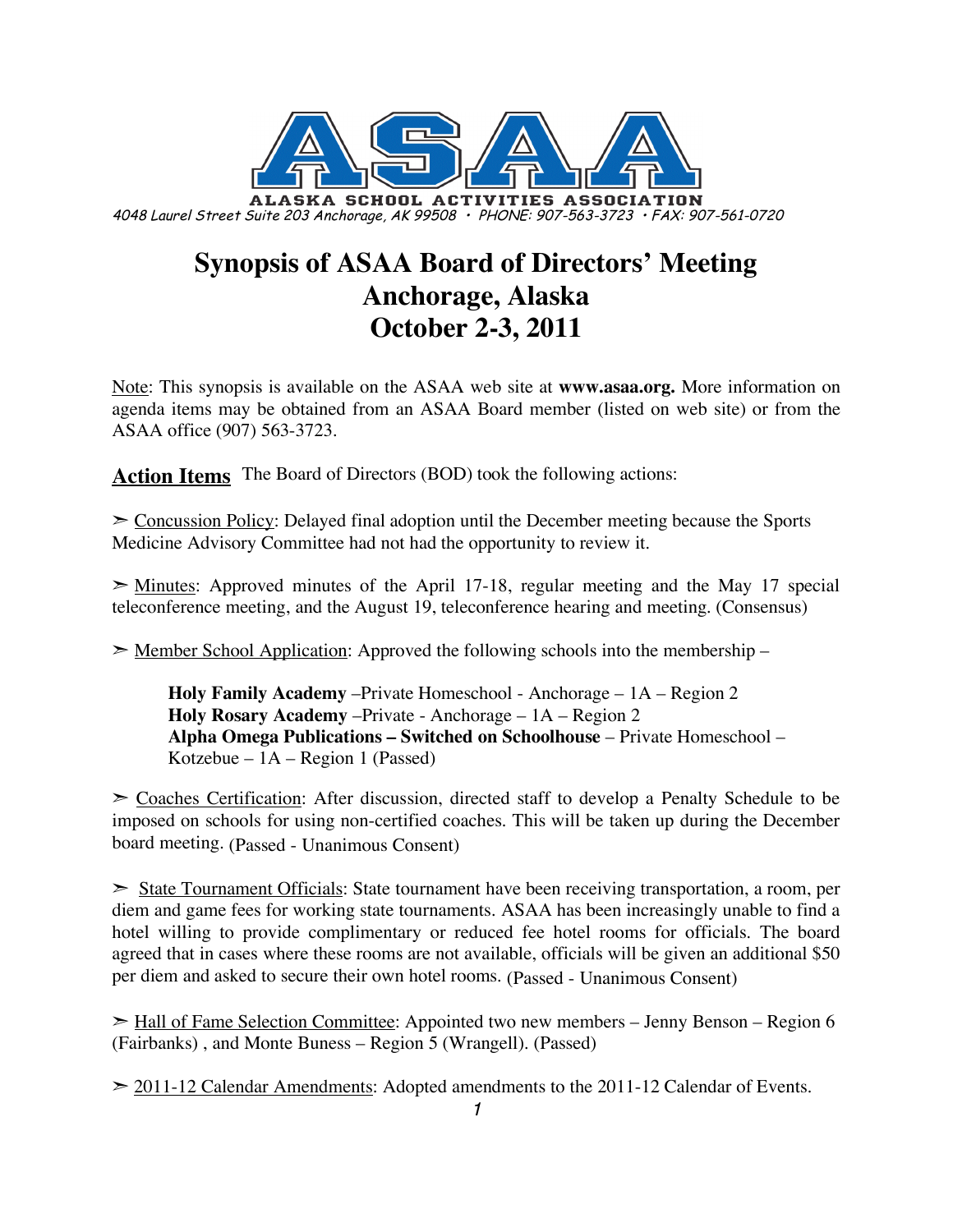(Passed - Unanimous Consent)

 $\geq$  1A State Basketball Tournament: Adopted a 16 team format for the 1A state basketball tournament beginning in 2012-13. 4 playing days  $(Sat-Wed) - 2$  losses out  $(Passed - 8-0)$ 

- Friday - 1A teams have practice

- Saturday - first round games (girls and boys) played on two floors (16 games)

- Saturday's winners (girls and boys) advance into Championship Tournament at Sullivan Arena on Monday along with 2A teams where a traditional 8 team tournament will be played out

- Saturday's losers (girls and boys) advance into 8 team Consolation Tournament at another site on Monday where a 8 team tournament will be played out

- Sunday - skills contests for 1A and 2A teams

#### Consolation Tournament - Detail

- Monday -

- Saturday's losers (girls and boys) play in 8 team Consolation Tournament at combined site (8 games)

- Monday's losers out of tournament

- Tuesday -

- Monday's winners (girls and boys) advance into Consolation Semi-Finals at combined site (4 games)

- Tuesday's losers out of tournament

- Wednesday –

- Tuesday's winners (girls and boys) play for Consolation Championship on Sullivan Arena vacant court during other Championship games

 $\geq$  Small Schools State Track and Field Meet: After discussion on how to handle ties in "atlarge" qualifiers, determined that all "at-large" qualifiers will compete in a preliminary event. (Passed)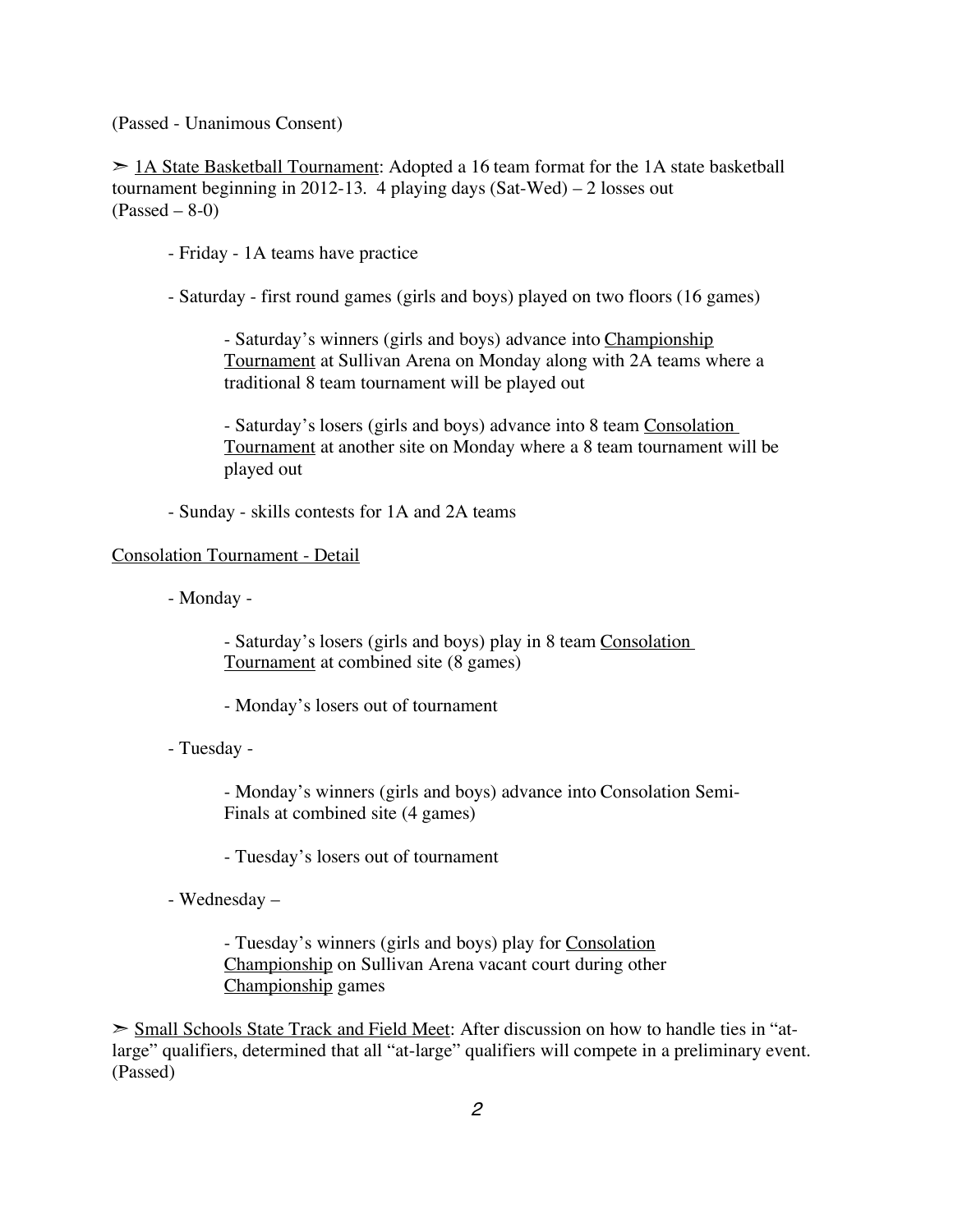**Reports** The BOD heard the following reports:

- Board Members
- State Tournaments
- Finance Committee
- Student Government
- Officials/Coaches/WPI
- Marketing
- Play for Keeps, Win for Life
- Sports Medicine Advisory (SMAC)
- Executive Director

**Public Comments** Heard comments by Chugiak High School principal, Sam Spinella, Coach Duncan Shackleford, Kody Trombley, student and booster club president, Drema Fitzhugh, Teresa Oldenkamp, Glen Trombley, Ted Carlson, R. Scott Bridges and Katie Puterbay, on the football appeal. Also heard comments by Les Matz and Myrna Clark on All-State Art. Heard comments from ASAA music coordinator, Cam Bohman.

**Workshop Items** No workshop was held during this meeting.

**Tabled Items**: The board agreed to survey schools as to whether they will permit visiting students to access the internet at through their schools. ASAA will post of list of schools agreeing to visting student access.

**Discussion Items** The BOD discussed the following items:

➣ Bylaws: Postponed discussion on the Executive Director's reply to a letter from Representatives Cathy Munoz and Tammi Wilson, concerning private home school student participation in high school activities. The Rep's. advocated for eligibility at the nearest public high school for private home school students enrolled in 2 courses at that school

 $\triangleright$  Wrestling: Discussed a staff proposal which would revise the seeding process for state tournaments – seeding only the top two qualifiers from each region or conference. Currently the top 6 wrestlers are seeded based on data supplied by coaches. Because the submission of accurate data is not consistent, it takes the seeding committee hours to do their job. This will be a discussion item during the December board meeting.

Discussed a staff proposal to expand the state tournament to include a team dual championship.

Discussed the proposed conferences in 1A-2A-3A wrestling which will go into effect in 2012-13. This will be a December action item.

Discussed a staff proposal to sanction girls wrestling as a separate sport, including a state tournament. Mt. Edgecumbe High School also presented a proposal that is more specific. This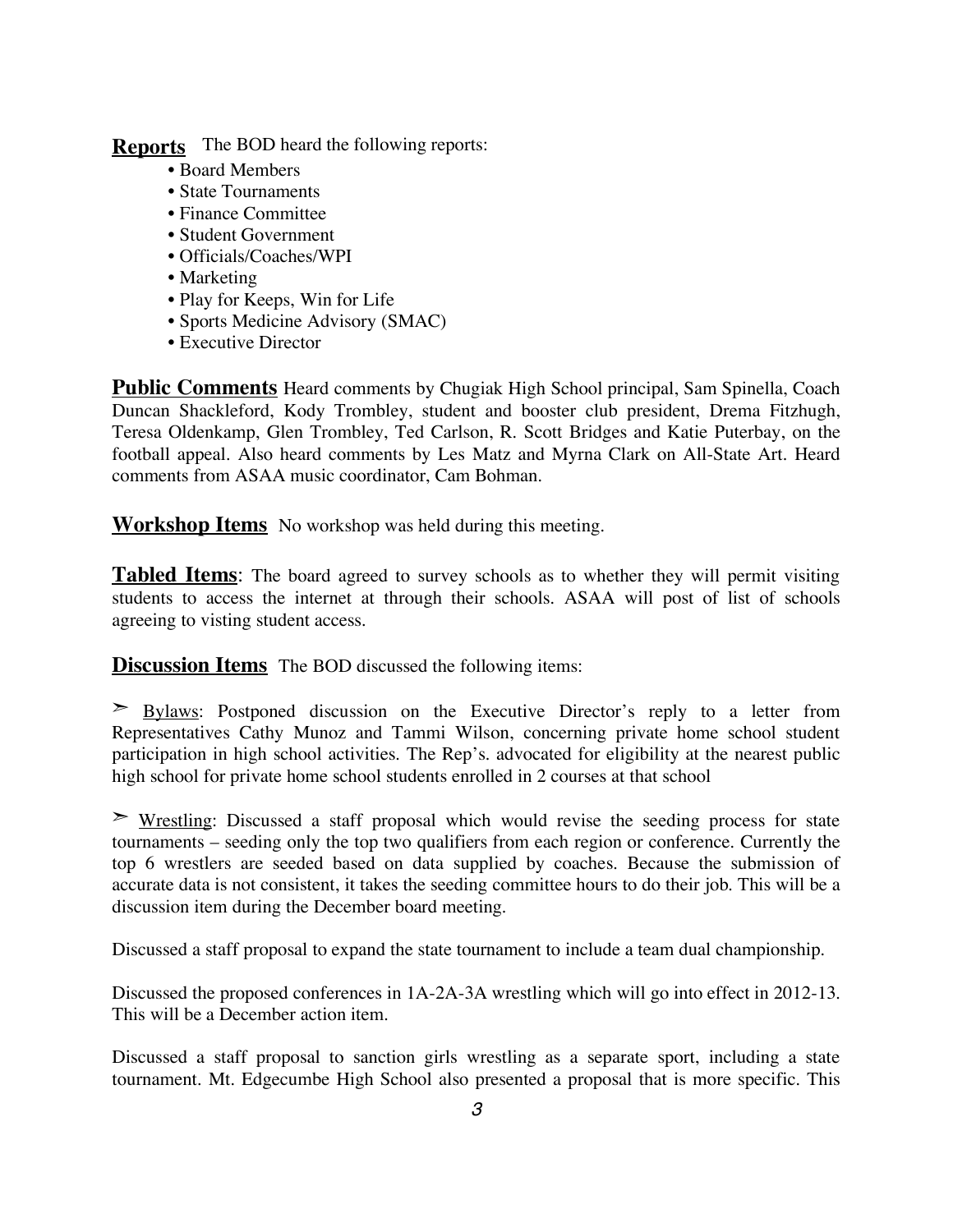will be taken to the regions for input.

 $\geq$  Cheerleading: Revisted a proposal to establish a season for competitive cheer. Under the proposal this year, the seasons would have been –

Football – Sport Specific and Competitive – July 26 - October 16 Hockey – Sport Specific and Competitive – October 18 – February 12 Basketball – Sport Specific and Competitive – November 1 – March 19

Updated the board on plans for the state cheerleading championship.

Updated the board on the new cheer activity called Stunting.

These items will be discussed during the December meeting.

 $\ge$  All-State Art Competition: Discussed the problems that occurred with last year's competition. Heard a proposal from Anchorage School District teachers to convert the competition to a digital format. Staff proposed to meet with these teachers to develop a proposal for the December board meeting.

 $\ge$  Volleyball: Discussed the revised conferences in Mixed-Six Volleyball which will go into effect in 2012-13. Region 5 has started a conference. This will be a December action item.

Discussed the Region 5 proposal to restructure the state 3A and 4A tournaments into a double elimination format. The board postponed further discussion or action until the December meeting.

► Soccer: Postponed discussion on a revised Region 6 proposal to classify soccer. Asked staff to develop 2 options for small schools with enrollments of 5-500 and 5-800 for consideration during the December board meeting.

 $\geq$  2012-13 Calendar: Discussed the first draft of the 2012-13 calendar. This will be a December action item.

 $\geq$  Strategic Planning: Continued to discuss potential dates for a planning session in January using an outside facilitator.

➣ Concussion Management Policy and Forms: Discussed the draft documents adopted in August on a temporary basis. Agreed to postpone final adoption until the Sports Medicine Advisory Committee has had the opportunity to review the material and make recommendations. Discussed the recommended gradual return to play protocol. This will be an action item during the December board meeting.

 $\ge$  Television/Media Update: Heard a staff update on this year's television/webstream plans for state tournaments. This will be a discussion item during the December board meeting.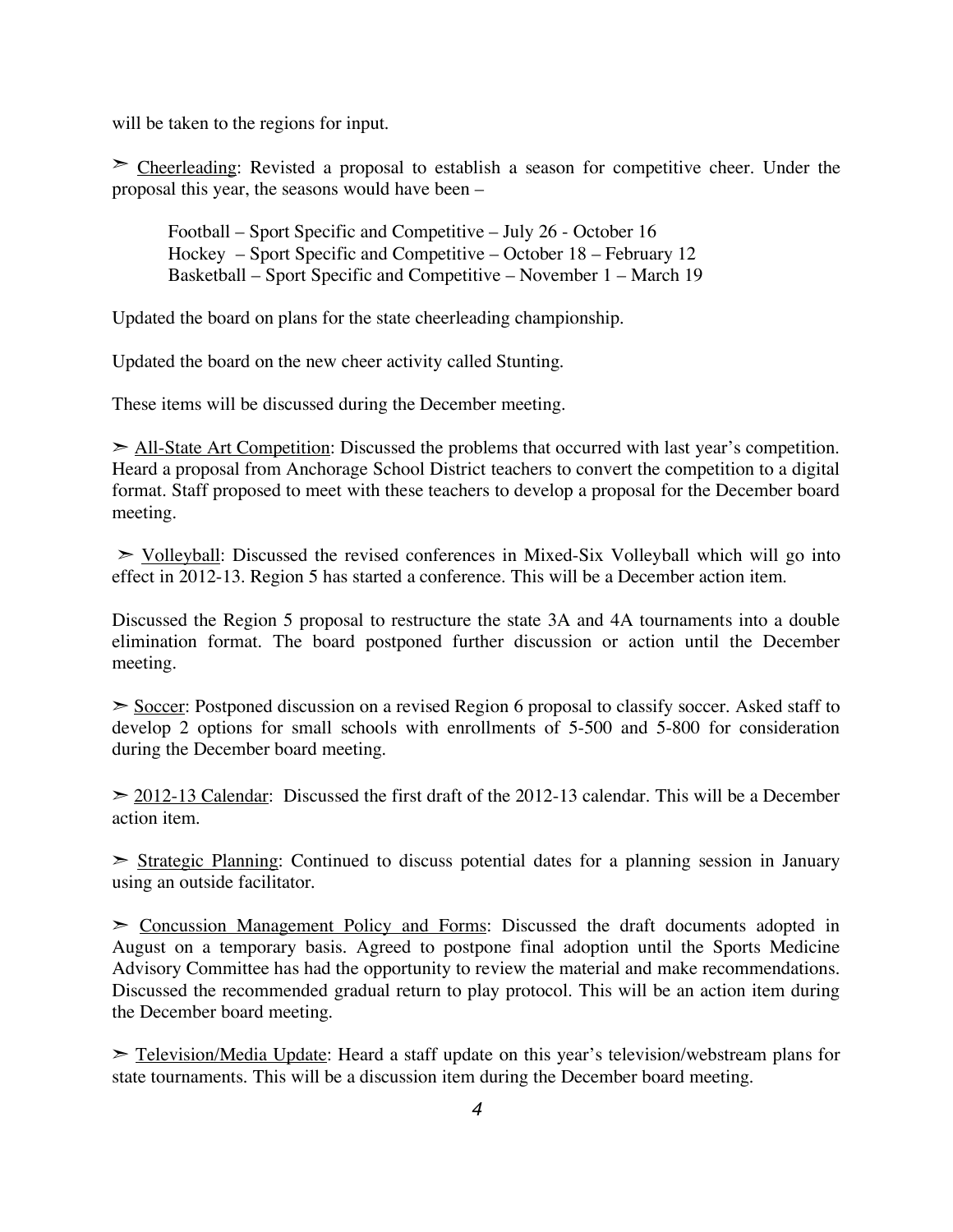State Tournament Bids: Postponed discussion on a potential bid from Juneau to host the state swimming and diving championships.

 $\ge$  Title IX: Postponed discussion on recent Title IX developments in other states and possible implications for Alaska. This will be a discussion item during the December board meeting.

 $\geq$  LRG Update: Postponed discussion on licensing of official school products. This will be a discussion item during the December board meeting.

➣ All Sports Trophy: Briefly discussed a proposed new trophy for schools which win multiple championships. This will be a discussion item during the December board meeting.

➣ Sponsoring Hotel: Heard a staff presentation on the difficulty of securing an agreement with a hotel for sports officials.

➣ Spririt of Sport Award: Discussed this award, sponsored by the NFHS, which recognizes an act of outstanding sportsmanship in each state, section and in the nation. The board recommitted its support and asked that the application form be sent to each region, to have it posted on the website and to set deadlines. This will be a discussion item during the December board meeting.

➣ Kodiak Island Borough School District Small Schools: Discussed the regional placement of these schools which have been Region 1 members for many years. An informal request to move to Region 2 has been a topic of discussion. This may be an action item during the December board meeting.

 $\geq$  Reclassification Schedule: Proposed the establishment of a rotating reclassification schedule in conjunction with the schedule of berth and conference analysis for indidividual and team sports. This will be a discussion item during the December board meeting.

#### **Student Hearing**

1. Heard an appeal of the Executive Director's decision concerning Chugiak High School's forfeiture of football games for using an ineligible student.

#### **Executive Session**

1. Discussed legal and personnel issues

**Items for December Meeting –** December 12-13, 2011 – Anchorage, Downtown Hilton **Hotel** 

#### **Tabled Items**

1. Student Internet Access Permission